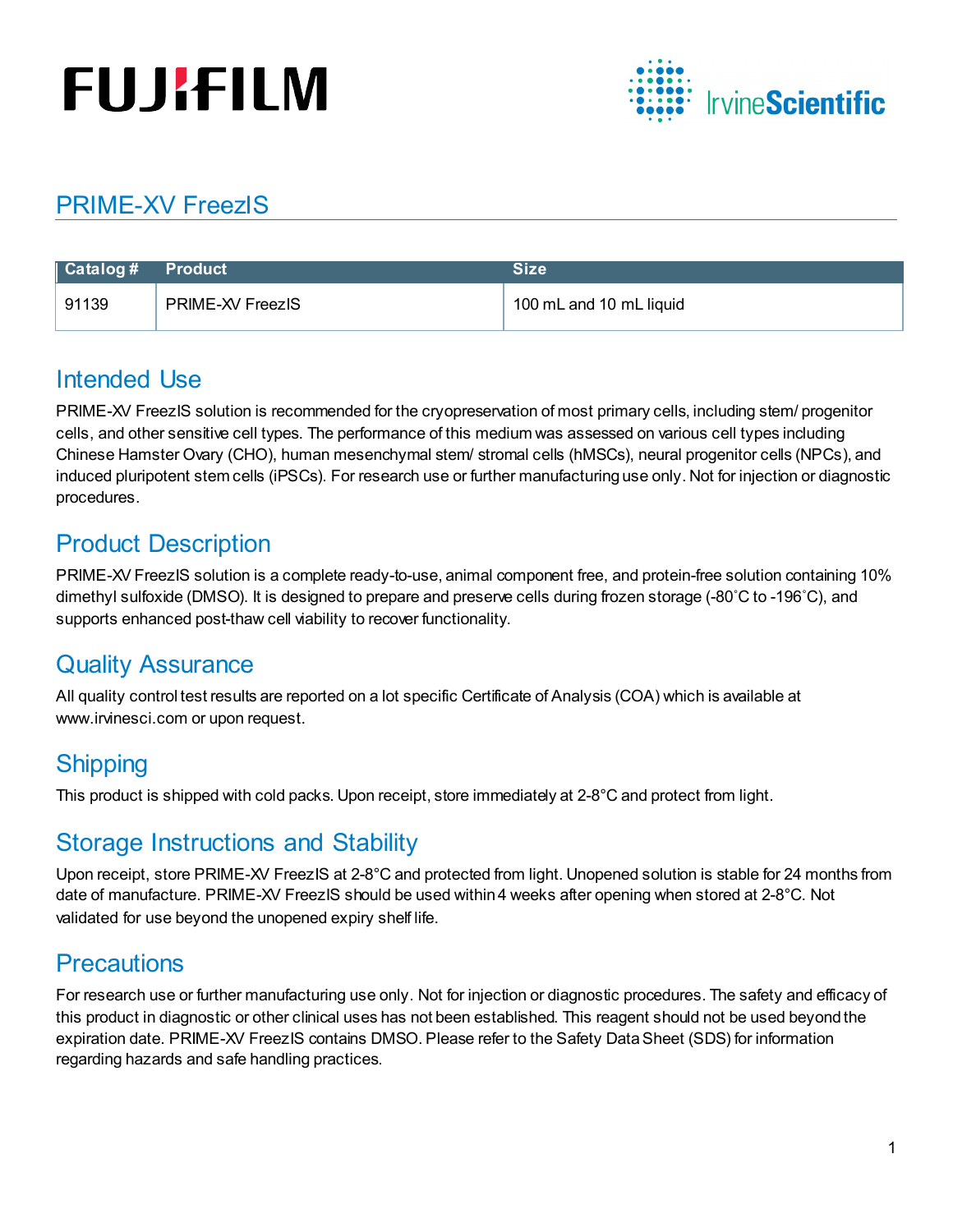#### Directions for Use

The following protocol is recommended for most cells. Further optimization may be required depending upon the cell type.

- 1. Prepare cell suspension using cell specific protocol (mechanical or enzymatic dissociation) and centrifuge cells as appropriate to obtain a cell pellet.
- 2. Carefully aspirate supernatant leaving a minimum volume of media covering the cell pellet to reduce dilution of PRIME-XV FreezIS.
- 3. Add sufficient cold (2-8°C) PRIME-XV FreezIS solution to obtain desired cell density for banking.

Note: Optimal density may vary depending on cell type.

- 4. Gently triturate cell pellet to obtain a homogeneous cell suspension.
- 5. Aliquot appropriate amount into cryovials.
- 6. Incubate cell suspension at 2-8°C for ~10 minutes.
- 7. Lower sample temperature to -80°C, and initiate ice nucleation (seeding) within each sample at approximately -5°C during the cooling ramp as indicated below:
	- a. Use a controlled rate freezer (-1°C /minute) or similar procedure for most mammalian cell systems.
		- i. When samples reach -5°C, seed using a liquid nitrogen burst program setting.
	- b. The freezing device or isopropanol container should be precooled to 2-8°C.
		- i. After 15-20 minutes at -80°C, induce nucleation manually by a flick or tap of each cryovial/sample container, and return to -80°C.
	- c. When using isopropanol containers, the recommended freezing time (-80°C) is 3-4 hours.
- 8. Storage of frozen samples:
	- a. Place samples into liquid nitrogen temperature (below -130°C) for long term storage.
	- b. Sample storage at -80°C is only recommended for short-term (weeks to months).
- 9. Thawing procedure: Thaw frozen vial quickly in a 37°C water bath with gentle swirling of the sample until all visible ice has melted. Thaw time for a 1mL sample in a cryovial is 2-3 minutes.

**CAUTION: DO NOT** allow sample to warm above chilled temperatures (0-10°C). Cryovials should be cool to the touch when removed from the water bath.

- 10. Immediately dilute the thawed cell/ PRIME-XV FreezIS mixture with appropriate culture medium pre-warmed to a temperature of 20-37°C at a dilution ratio of 1:10 (sample to culture media) or greater.
- 11. Centrifuge and remove the supernatant.
- 12. Resuspend and transfer cells to appropriate culture medium.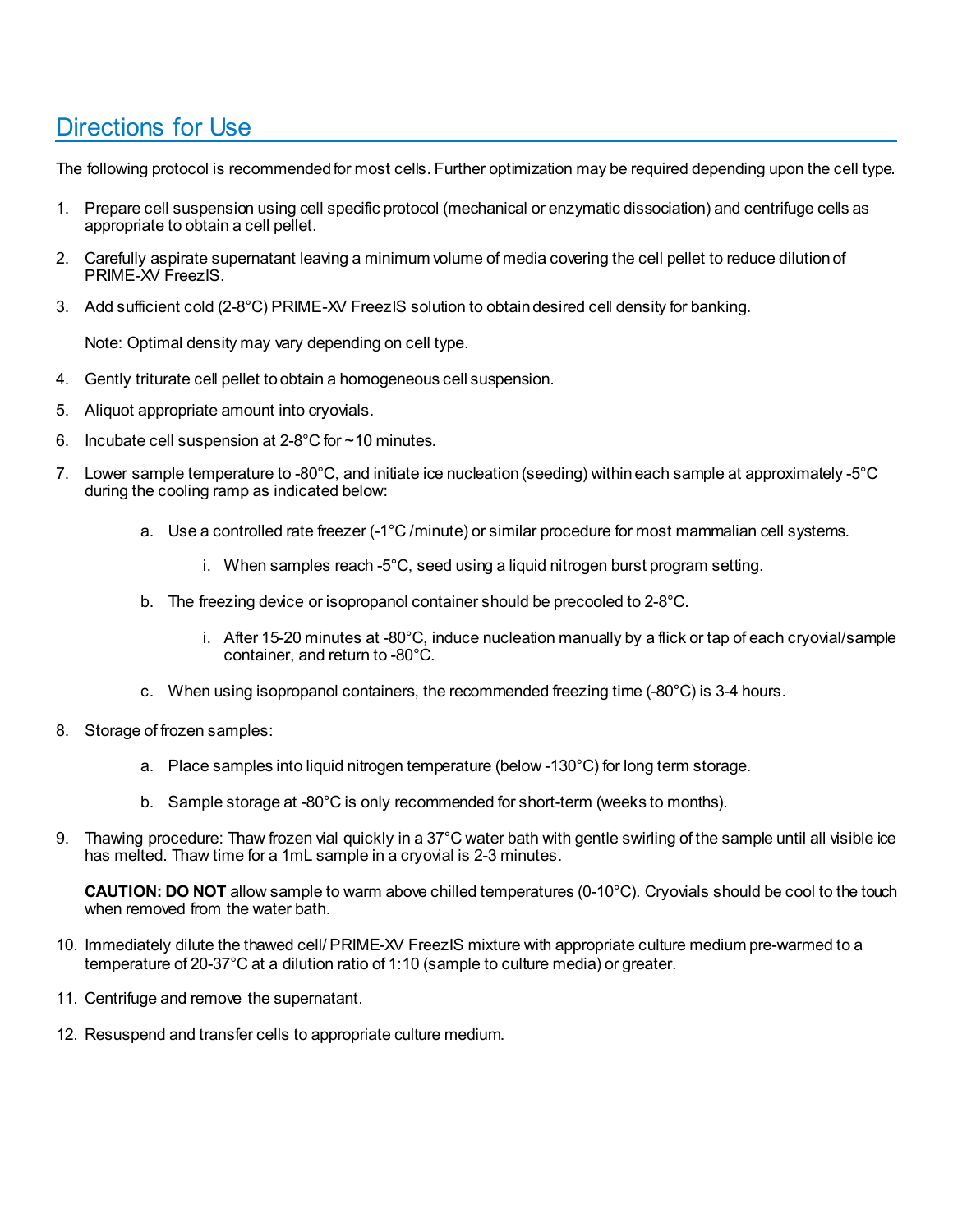### Sample Data



**Figure 1.** Human adipose-derived MSCs before cryopreservation.



**Figure 2.** After cryopreservation, day 6 of culture in PRIME-XV MSC Expansion SFM PN# 91135.



**Figure 3.** Human adipose-derived MSCs had high plating efficiency and viability post-thaw and after 6 days in culture. The results after cryopreservation in PRIME-XV FreezIS w ere comparable to competitor's medium containing 10% DMSO.

#### Related Products

| Catalog# | <b>Product</b>                             | <b>Size</b>             |
|----------|--------------------------------------------|-------------------------|
| 91130    | PRIME-XV Tumorsphere SFM                   | 100 mL liquid           |
| 91131    | PRIME-XV NPC Expansion XSFM                | 250 mL liquid           |
| 91132    | PRIME-XV Osteogenic Differentiation SFM    | 100 mL liquid           |
| 91135    | PRIME-XV MSC Expansion SFM                 | 250 mL liquid           |
| 91138    | PRIME-XV Chondrogenic Differentiation XSFM | 100 mL liquid           |
| 91137    | PRIME-XV Adipogenic Differentiation SFM    | 100 mL liquid           |
| 31002    | <b>PRIME-XV Human Fibronectin</b>          | 1 mg liquid             |
| 91140    | <b>PRIME-XV MSC FreezIS DMSO-Free</b>      | 10 mL and 100 mL liquid |